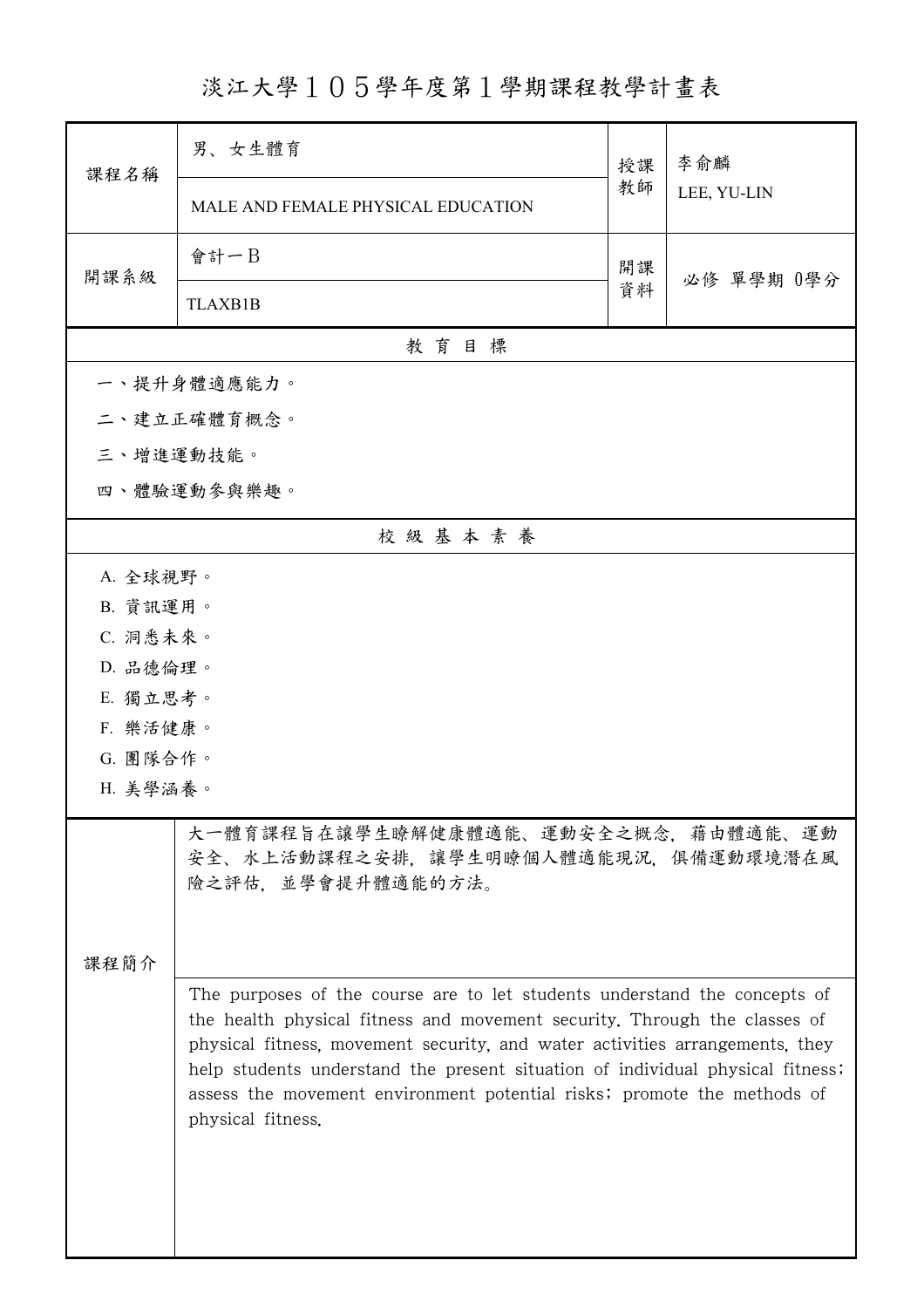本課程教學目標與目標層級、校級基本素養相關性

一、目標層級(選填): (一)「認知」(Cognitive 簡稱C)領域:C1 記憶、C2 瞭解、C3 應用、C4 分析、 C5 評鑑、C6 創造 (二)「技能」(Psychomotor 簡稱P)領域:P1 模仿、P2 機械反應、P3 獨立操作、 P4 聯結操作、P5 自動化、P6 創作 (三)「情意」(Affective 簡稱A)領域:A1 接受、A2 反應、A3 重視、A4 組織、 A5 內化、A6 實踐

二、教學目標與「目標層級」、「校級基本素養」之相關性:

 (一)請先將課程教學目標分別對應前述之「認知」、「技能」與「情意」的各目標層級, 惟單項教學目標僅能對應C、P、A其中一項。

 (二)若對應「目標層級」有1~6之多項時,僅填列最高層級即可(例如:認知「目標層級」 對應為C3、C5、C6項時,只需填列C6即可,技能與情意目標層級亦同)。

 (三)再依據所訂各項教學目標分別對應其「校級基本素養」。單項教學目標若對應 「校級基本素養」有多項時,則可填列多項「校級基本素養」。 (例如:「校級基本素養」可對應A、AD、BEF時,則均填列。)

| 序              |                                        |                                                                                                                | 相關性            |        |  |  |
|----------------|----------------------------------------|----------------------------------------------------------------------------------------------------------------|----------------|--------|--|--|
| 號              | 教學目標(中文)<br>教學目標(英文)                   |                                                                                                                | 目標層級           | 校級基本素養 |  |  |
|                | 1 1.認識學校運動環境、設施,<br>並注<br>意從事該運動之潛在風險。 | 1. Understanding the sports<br>environment and facility, and<br>aware of the potential risk in<br>environment. | C <sub>2</sub> | D      |  |  |
|                | 2 2.提升身體適能、並促進身心健<br>康。                | 2. Promote physical function<br>and promote the physical and<br>mental health.                                 | C <sub>3</sub> | F      |  |  |
|                | 3 3.提升個人游泳運動技能。                        | 3. Promote personal swimming<br>skills.                                                                        | <b>P3</b>      | F      |  |  |
|                | 4 4.享受從事水上運動的樂趣. 養成<br>終身運動習慣。         | 4. Enjoy aquatics sports and<br>develop lifelong habits.                                                       | P <sub>3</sub> | F      |  |  |
|                | 5 5.認知危險水域. 明瞭水域活動意<br>外防護之處理。         | 5. Aware of the risk in water<br>sports, and understand to<br>apply the accidents of<br>aquatics sports.       | C <sub>3</sub> | D      |  |  |
|                | 6 6.透過體育運動, 增進學生人際互<br>動。              | 6. To interact with people by<br>physical activity.                                                            | A <sub>5</sub> | G      |  |  |
| 教學目標之教學方法與評量方法 |                                        |                                                                                                                |                |        |  |  |
| 序<br>號         | 教學目標                                   | 教學方法                                                                                                           |                | 評量方法   |  |  |
|                | 1 1.認識學校運動環境、設施、並注<br>意從事該運動之潛在風險。     | 講述                                                                                                             | 上課表現           |        |  |  |
|                | 2 2.提升身體適能、並促進身心健<br>康。                | 講述                                                                                                             | 實作             |        |  |  |
|                | 3 3.提升個人游泳運動技能。                        | 講述                                                                                                             | 實作             |        |  |  |
|                | 4 4.享受從事水上運動的樂趣, 養成<br>終身運動習慣。         | 實作                                                                                                             | 實作             |        |  |  |
|                | 5 5.認知危險水域. 明瞭水域活動意<br>外防護之處理。         | 講述                                                                                                             | 上課表現           |        |  |  |
|                | 6 6.透過體育運動, 增進學生人際互<br>動。              | 講述                                                                                                             | 實作             |        |  |  |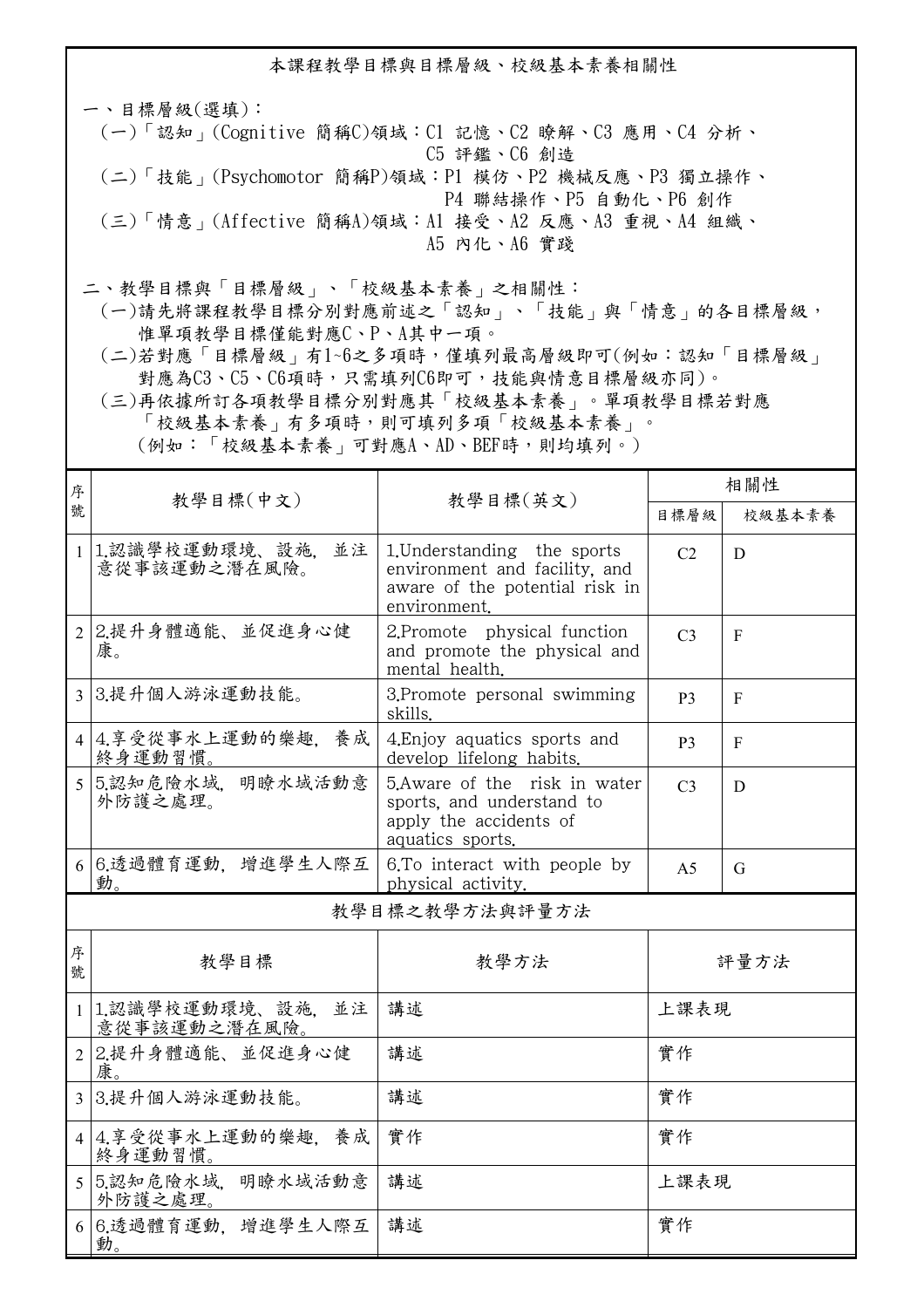| 授課進度表          |                            |                                                                                    |    |  |
|----------------|----------------------------|------------------------------------------------------------------------------------|----|--|
| 週<br>次         | 日期起訖                       | 内 容 (Subject/Topics)                                                               | 備註 |  |
| $\mathbf{1}$   | $105/09/12$ ~<br>105/09/18 | 校內運動環境、設施之介紹2. 校內體育<br>1.<br>活動現況之瞭解3. 體育課程修選注意事項                                  |    |  |
| $\overline{2}$ | $105/09/19$ ~<br>105/09/25 | 基本游泳規則、熟悉水性、漂浮、捷泳打水                                                                |    |  |
| 3              | $105/09/26$ ~<br>105/10/02 | 捷泳打水、持物打水                                                                          |    |  |
| 4              | $105/10/03$ ~<br>105/10/09 | 持物打水、划手綜合練習                                                                        |    |  |
| 5              | $105/10/10$ ~<br>105/10/16 | 持物換氣、手腳配合、不持物捷泳前進                                                                  |    |  |
| 6              | $105/10/17$ ~<br>105/10/23 | 换氣動作練習、不持物捷泳手腳與換氣聯合                                                                |    |  |
| 7              | $105/10/24$ ~<br>105/10/30 | 長距離游泳動作要領                                                                          |    |  |
| 8              | $105/10/31$ ~<br>105/11/06 | 25公尺徒手游泳測驗                                                                         |    |  |
| $\mathbf Q$    | $105/11/07$ ~<br>105/11/13 | 25公尺徒手游泳測驗 (二)                                                                     |    |  |
| 10             | $105/11/14$ ~<br>105/11/20 | 期中考試週                                                                              |    |  |
| 11             | $105/11/21$ ~<br>105/11/27 | 排球球操練習                                                                             |    |  |
| 12             | $105/11/28$ ~<br>105/12/04 | 排球低手傳接球                                                                            |    |  |
| 13             | $105/12/05$ ~<br>105/12/11 | 排球高手傳接球                                                                            |    |  |
| 14             | $105/12/12$ ~<br>105/12/18 | 排球發球與綜合練習                                                                          |    |  |
| 15             | $105/12/19$ ~<br>105/12/25 | 重訓器材使用規則與使用要領                                                                      |    |  |
| 16             | $105/12/26$ ~<br>106/01/01 | 核心訓練與下肢肌力訓練                                                                        |    |  |
| 17             | $106/01/02$ ~<br>106/01/08 | 球類測驗                                                                               |    |  |
| 18             | $106/01/09$ ~<br>106/01/15 | 期末考試週                                                                              |    |  |
| 修課應<br>注意事項    |                            | 1. 需穿著運動服裝及球鞋。<br>2. 請假請依學校規定辦理:<br>(1)曠課6節者, 予以扣考<br>(2)缺課總時數達該科授課時數1/3時學期成績以零分計算 |    |  |
|                | 教學設備<br>投影機                |                                                                                    |    |  |
| 教材課本           |                            |                                                                                    |    |  |
|                | 參考書籍                       | 1.學生的健康體適能 卓俊辰著<br>2.運動與健康- 減肥健身與疾病的運動處方<br>方進隆著<br>3.專家教你游泳 曹青軍、田珊著               |    |  |